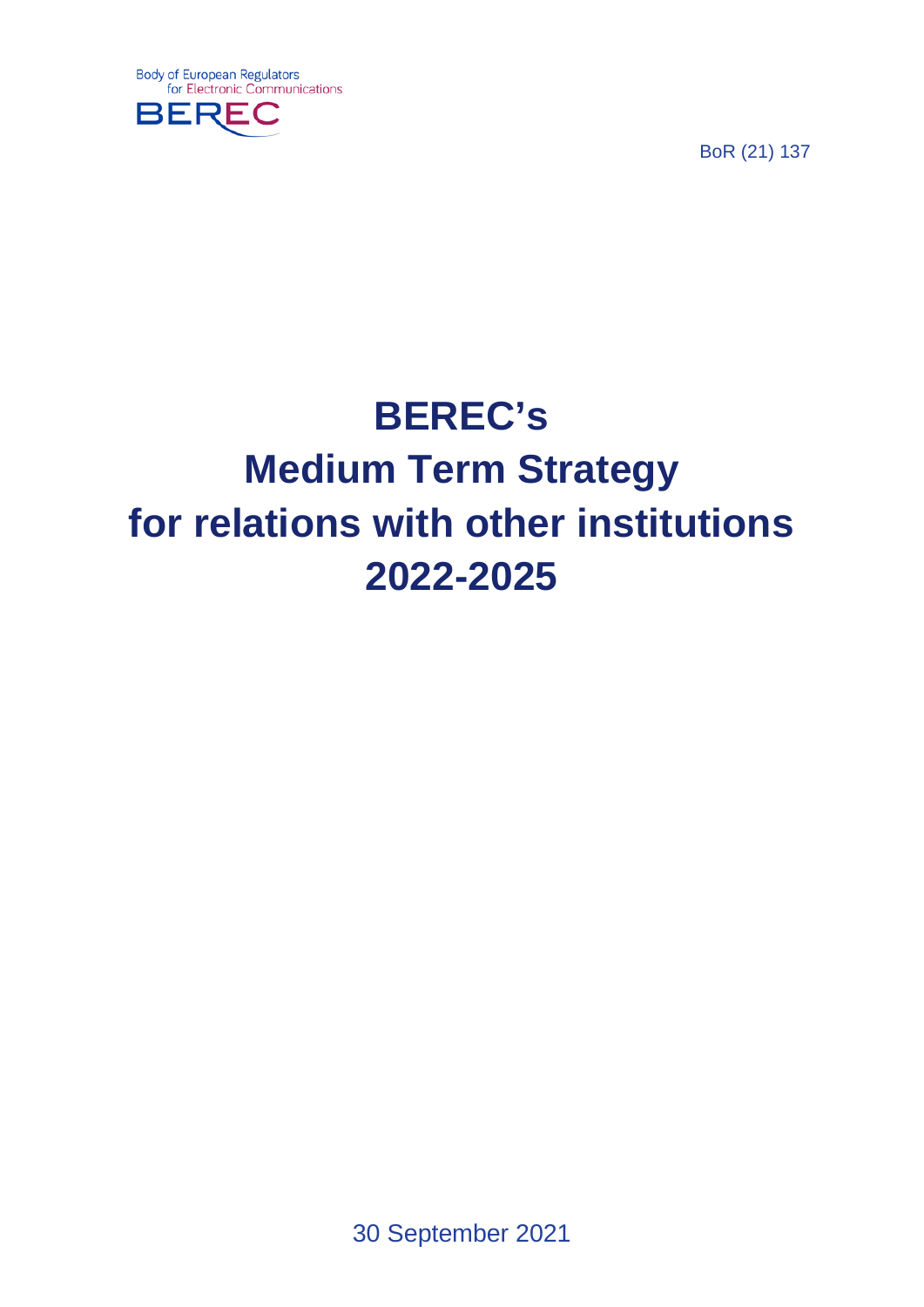#### **Table of Contents**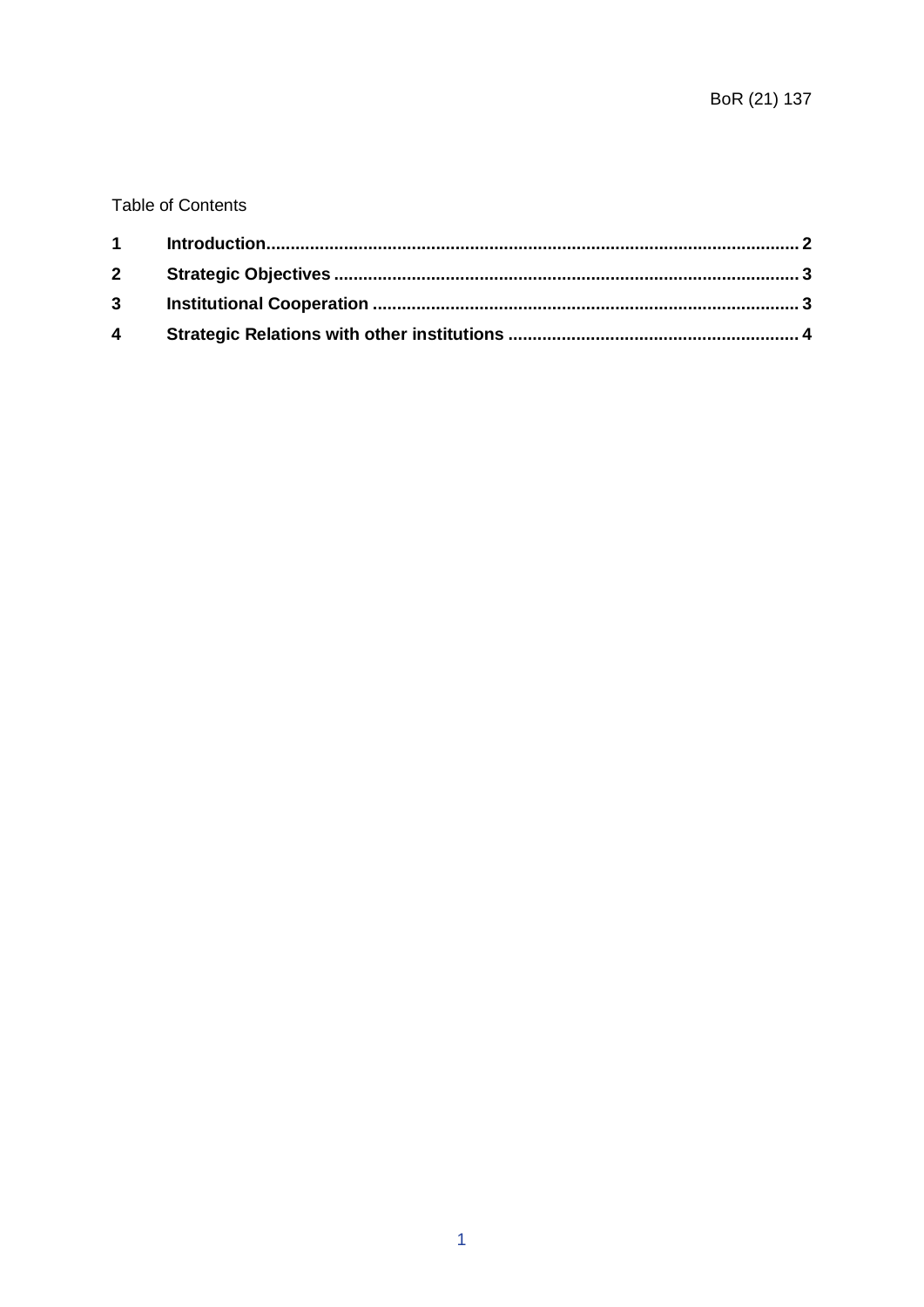#### <span id="page-2-0"></span>**1 Introduction**

-

Since its establishment in 2009, BEREC has regularly cooperated with different EU bodies and institutions on a case-by-case basis according to the needs stemming from its different activities and analysis. To cite a few examples, BEREC has produced several reports and joint opinions together with the European Regulators Group for Postal Services (ERGP)[1](#page-2-1) and the Radio Spectrum Policy Group (RSPG)<sup>[2](#page-2-2)</sup>. It has signed a Memorandum of Understanding (MoU) with the RSPG and holds many formal and informal exchanges with other relevant EU institutions such as European Regulators Group for Audiovisual Media Services (ERGA), the European Data Protection Board (EDPB) or the European Union Agency for Cybersecurity (ENISA), whose tasks are many times tightly related and complementary to BEREC's.

The 2018 review of the European Electronic Communication Regulatory Framework by means of the European Electronic Communications Code (EECC) and the updated BEREC Regulation acknowledge the importance of this cooperation and introduce specific provisions mentioned below that require a more formalized and structured approach to these relations. Furthermore, BEREC is aware on the ongoing debates on the need to further strengthen institutional cooperation to tackle the new emerging challenges of the digital transition by means of a holistic, cross sectoral approach $3$ .

Article 35(1) of Regulation (EU) 2018/1971 of the European Parliament and of the Council establishing the Body of the European Regulators for Electronic Communications (BEREC) stipulates that BEREC and the BEREC Office may cooperate with competent Union bodies, offices, agencies and advisory groups, with competent authorities of third countries and with international organisations<sup>[4](#page-2-4)</sup>. Subject to prior approval by the Commission, working arrangements which do not create legal obligations may be established.

Moreover, Article 35(3) also stipulates that as part of the annual work, the Board of Regulators shall adopt BEREC's strategy for relations with competent Union bodies, offices, agencies and advisory groups, with competent authorities of third countries and with international organisations concerning matters for which BEREC is competent. The Commission, BEREC and the BEREC Office must conclude an appropriate working arrangement for the purpose of ensuring that BEREC and the BEREC Office operate within their mandate and the existing institutional framework.

<span id="page-2-1"></span><sup>1</sup> Example: "Joint BEREC-ERGP Opinion on price transparency and regulatory oversight of cross-border parcels delivery, taking into account possible regulatory insights from the electronic communications sector", BoR (15) 214 <sup>2</sup> Example: "BEREC and RSPG joint report on facilitating mobile connectivity in "challenge areas"", BoR (17) 256

<span id="page-2-3"></span><span id="page-2-2"></span><sup>&</sup>lt;sup>3</sup> For instance, the ITU 5G collaborative regulation. [https://www.itu.int/en/ITU-D/Regulatory-Market/Pages/Policy-](https://www.itu.int/en/ITU-D/Regulatory-Market/Pages/Policy-&-Regulatory-Frameworks.aspx) [&-Regulatory-Frameworks.aspx](https://www.itu.int/en/ITU-D/Regulatory-Market/Pages/Policy-&-Regulatory-Frameworks.aspx)

<span id="page-2-4"></span><sup>4</sup> Cooperation with the European Commission, Council and Parliament does not fall within this strategy as BEREC's commitment to liaise with these European Union Bodies is mandated by the BEREC regulation.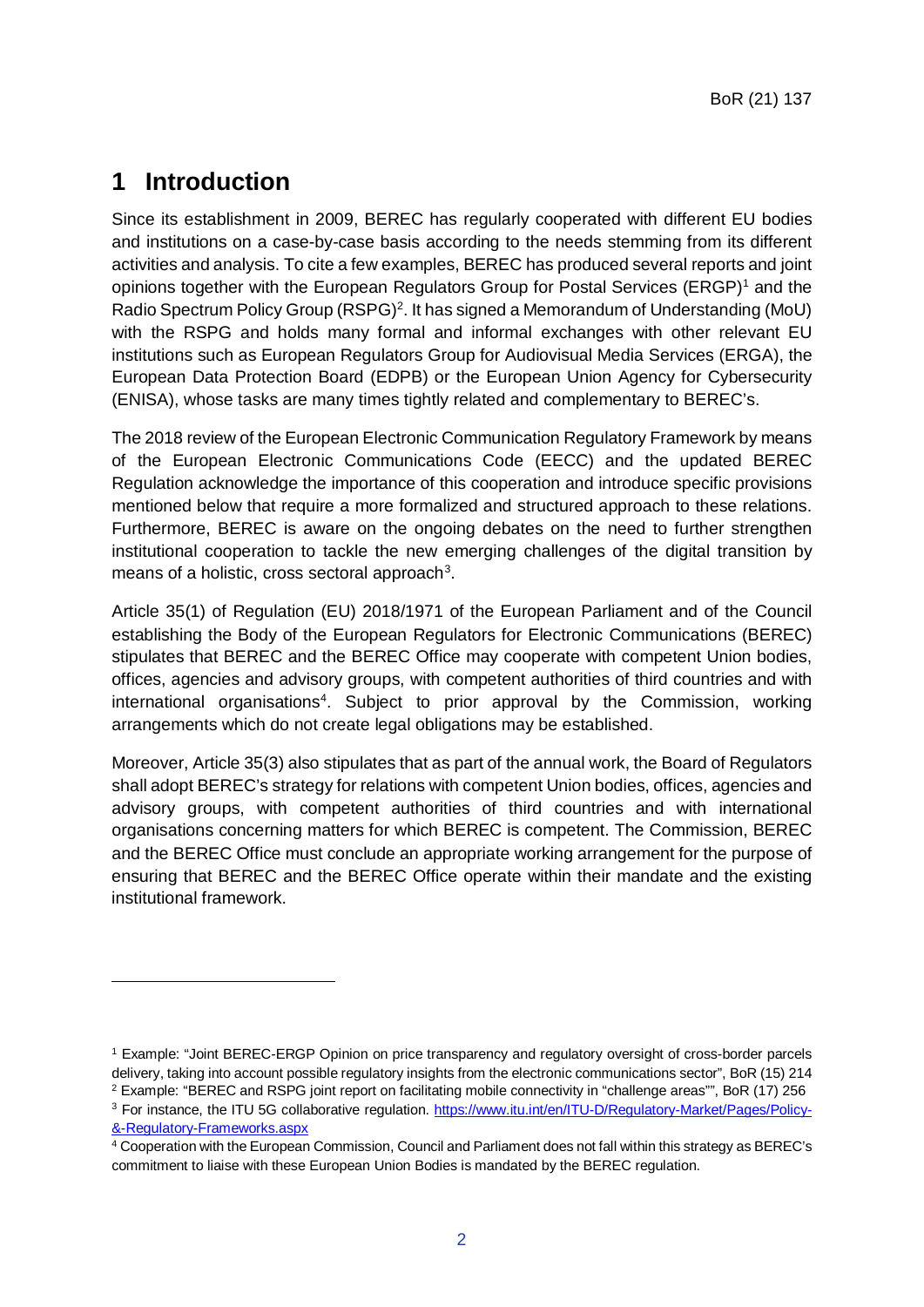Against this framework, BEREC's Medium-Term Strategy (MTS) for relations with other institutions for the period  $2022$ -202[5](#page-3-2)<sup>5</sup> shall additionally provide BEREC's priorities regarding institutional cooperation focusing on current ones such as connectivity/5G and platform regulation and also strive for a futureproof, qualitative and overarching way of investigating upcoming issues and challenges<sup>6</sup>.

## <span id="page-3-0"></span>**2 Strategic Objectives**

The MTS for relations with other institutions must seek to address the need to establish and maintain relationships, which in line with Article 35 of Regulation (EU) 2018/1971, are beneficial to the execution of BEREC's tasks and, ultimately, contribute to the achievement of the objectives of the EU regulatory framework as laid down in Article 3 of the EECC. The MTS is thus supportive of BEREC's core tasks, which remain the predominant priority. Therefore, the MTS seeks to:

- identify those institutional relationships, which are most beneficial to the attainment of BEREC's priorities and fulfilment of its work programme, in line with BEREC's resources.
- help meet the legal requirement in article 35(3) of the BEREC Regulation to adopt BEREC's strategy for relations with institutional entities in the annual work program.

### <span id="page-3-1"></span>**3 Institutional Cooperation**

-

Institutional Cooperation refers to any cooperation between BEREC and competent Union bodies, offices, agencies and advisory groups.

It is particularly noted that cooperation with the EU institutions (i.e. European Commission, Council and Parliament) does not fall within the scope of this strategy as BEREC's commitment to liaise with these European Union bodies is mandated in the terms of Article 4(1) point a of the BEREC regulation. Therefore, the legal basis and requirements (e.g. EC approval) as well as the nature of this engagement (assistance and advice) is significantly different to the one put forward under Article 35 of the BEREC Regulation, in relation to BEREC cooperating with competent Union bodies, offices, agencies and advisory groups, competent authorities of third countries and with international organisations.

BEREC also maintains a relationship with a number of other bodies who provide valuable input but fall outside the scope of institutional cooperation and the remit of this MTS. These entities include:

<span id="page-3-3"></span><span id="page-3-2"></span><sup>5</sup> The medium-term from 2022 -2025 is aligned with the BEREC strategy 2021-2025. Following this period, BEREC's MTS for relations with other institutions can be reviewed and updated to reflect the new BEREC strategy.<br><sup>6</sup> BEREC Work Programme 2021, BoR (20) 220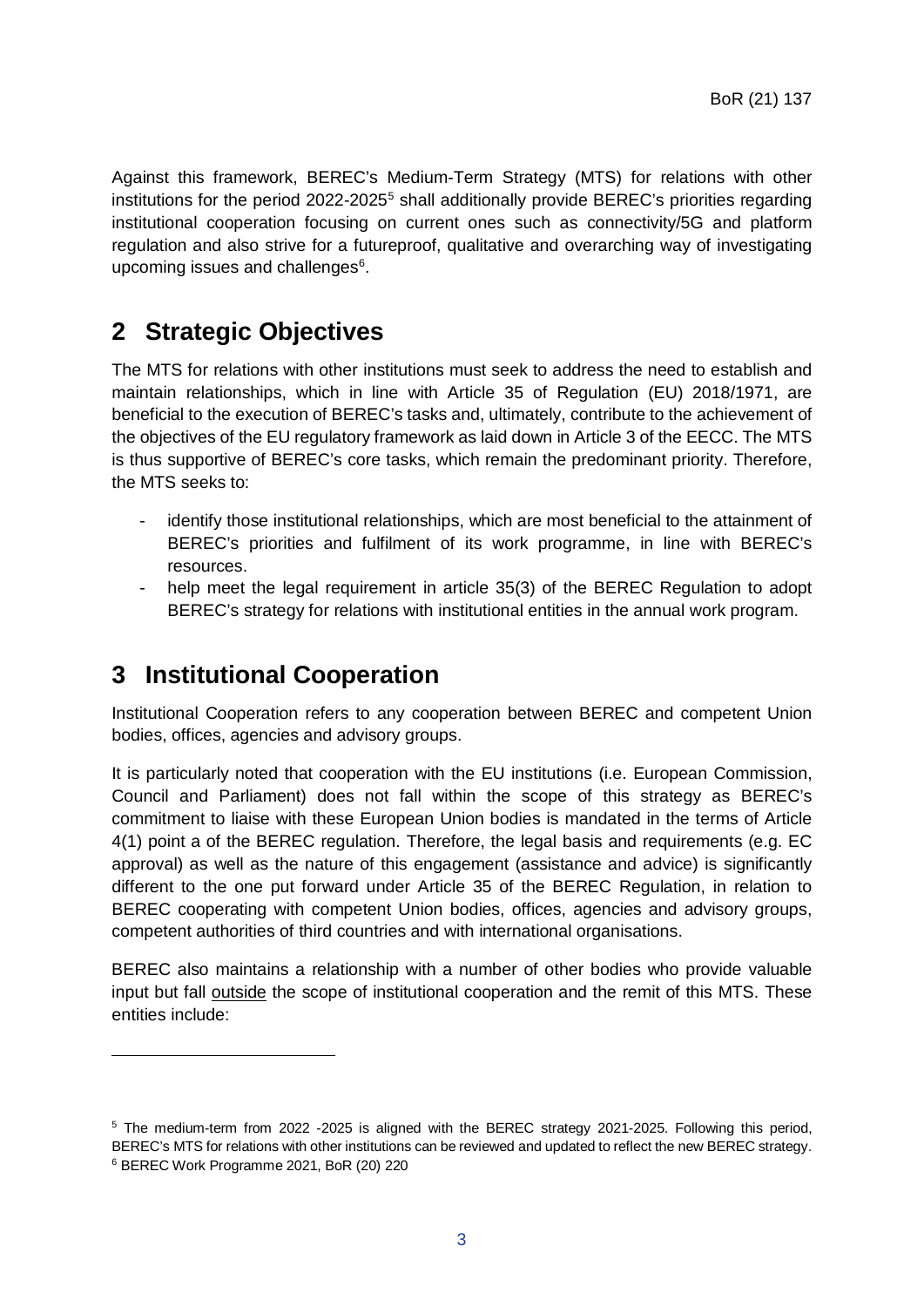- Non-Governmental Organisations: including those entities that promote and safeguard the interests of end-users in various fields that intersects with BEREC's work such as Internet, Sustainability, Standardisation, Intellectual Property Law, Safety and Accessibility<sup>[7](#page-4-1)</sup>.
- Other Organisations: BEREC also liaises with entities that focus on Internet governance such as RIPE NCC, Council of European National Top Level Domain Registries.
- Think Tanks, Research and Academic Institutions: BEREC liaises with Think Tanks, Research and Academic Institutions in order to keep abreast with new developments in the electronic communications networks. Such collaboration has particularly been explored in recent work carried out by BEREC's Ad-hoc Sustainability Working Group.

### <span id="page-4-0"></span>**4 Strategic Relations with other institutions**

BEREC's priorities during any particular year are guided by the strategic objectives defined in the BEREC strategy 2021-2025<sup>[8](#page-4-2)</sup>. The BEREC strategy 2021  $-$  2025 defines the following three strategic priorities:

• Strategic Priority 1: Promoting full connectivity

Prioritizing work that improves generally the conditions for the expansion and take-up of secure, competitive and reliable fixed and wireless high-connectivity networks across Europe and ensures a smooth transition from legacy infrastructures.

• Strategic Priority 2: Supporting sustainable and open digital markets

Prioritizing work that relates to the functioning of the digital markets, namely focusing on exploring conditions and addressing issues regarding digital service providers and end-users in the digital market.

• Strategic Priority 3: Empowering end-users

Prioritizing work that is in line with the important role for regulators to ensure consumer transparency, digital skills, promoting choice and empowerment for end-users, and betterinformed choices by consumers.

Given that BEREC's resources are finite, careful consideration should be given to the commitments BEREC makes to other institutional bodies, to ensure that BEREC implements

-

<span id="page-4-1"></span><sup>7</sup> Example: Internet Society (ISOC), European Environmental Bureau (EEB), European Association for the Coordination of Consumer Representation in Standardisation (ANEC), European Emergency Number Association (EENA), European Disability Forum (EDF)

<span id="page-4-2"></span><sup>8</sup> BEREC strategy 2021-2025, BoR (20) 108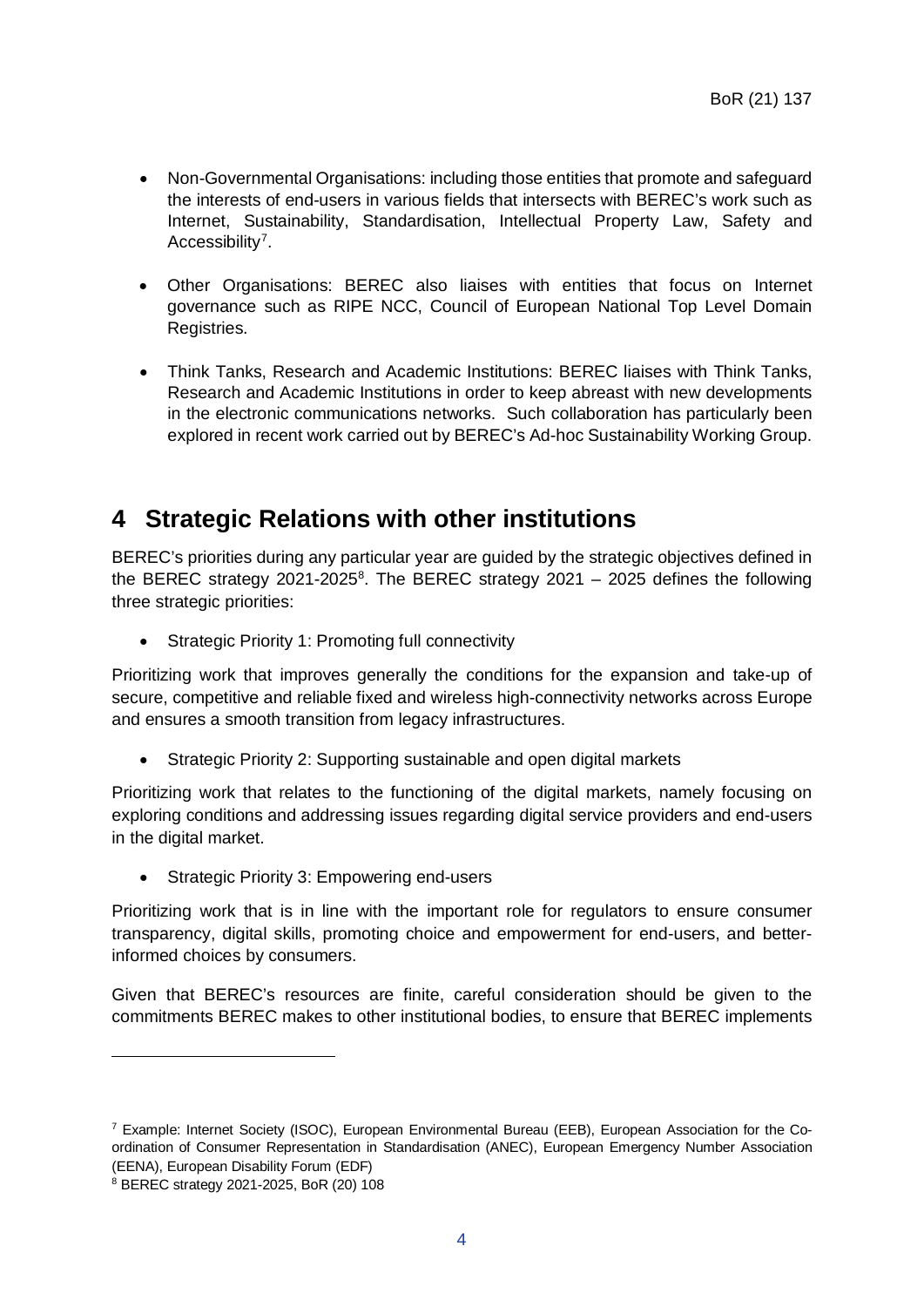its Work Programme and addresses its strategic priorities. This should also take into consideration BEREC's role as part of the European Single Market, necessitating a common understanding with other institutions that also have an impact on matters concerning BEREC such as end-users or the Digital Services Act (DSA) and Digital Markets Act (DMA). Moreover, BEREC should take into account current and new EU policies to finalise its prioritization for both its multi-annual strategy but also for the annual revision of this strategy which will influence the Work Programme.

While BEREC recognises that it is open to information-sharing with all of the institutional entities, it is identifying thematic areas and relevant entities with whom it can have a more intensive relationship. The order in which the priorities are listed does not imply any sort of ranking.

Over the medium-term for the period 2022 till end of 2025, BEREC shall seek to prioritize cooperation with the relevant entities to address Spectrum Related Matters including Spectrum Awards and Spectrum Sharing. In this regard, BEREC aims to continue developing its relation with the RSPG, both with the intent of information sharing between the two bodies but also with the intent of collaborating on regulatory matters. BEREC also foresees that collaboration with RSPG on EMF is necessary. Moreover, In accordance with Article 35 of the EECC and the working arrangement $9$  between BEREC and the RSPG, BEREC will prioritise collaboration with RSPG in the Peer Review Forum.

BEREC shall continue collaborating at various different levels of engagement on matters related to cybersecurity and the implementation of the 5G cybersecurity toolbox with ENISA AND ECASEC WG under ENISA. These topics will also benefit from an active collaboration between BEREC and the Network and Information Systems Cooperation Group (NIS CG). Moreover, BEREC shall also seek further collaboration with ENISA, ECASEG WG under ENISA and NIS CG on security and integrity of networks. The intensity of the type of engagement that is considered as strategically necessary can extend beyond information sharing between the entities mentioned but may seek to collaborate on regulatory measures and contribute also to decision-making processes by participating in relevant consultations, discussions etc. This should build on the already active relationship that BEREC has with ENISA and NIS CG.

Collaboration with the Cost Reduction Sub-group of the Connectivity Special Group of COCOM shall be sought during the medium-term period identified by this strategy especially on work focusing on Infrastructure Sharing and the Broadband Cost Reduction Directive.

Strategic priority 2 of the BEREC Strategy 2021-2025 prioritises work that relates to the function of digital markets. In this regard, BEREC will also seek to collaborate with ERGA, ERGP, EDPB and the European Competition Network (ECN) with the aim of having a relation

<span id="page-5-0"></span>9

-

https://berec.europa.eu/eng/document\_register/subject\_matter/berec/others/8602-working-arrangementbetween-berec-and-rspg